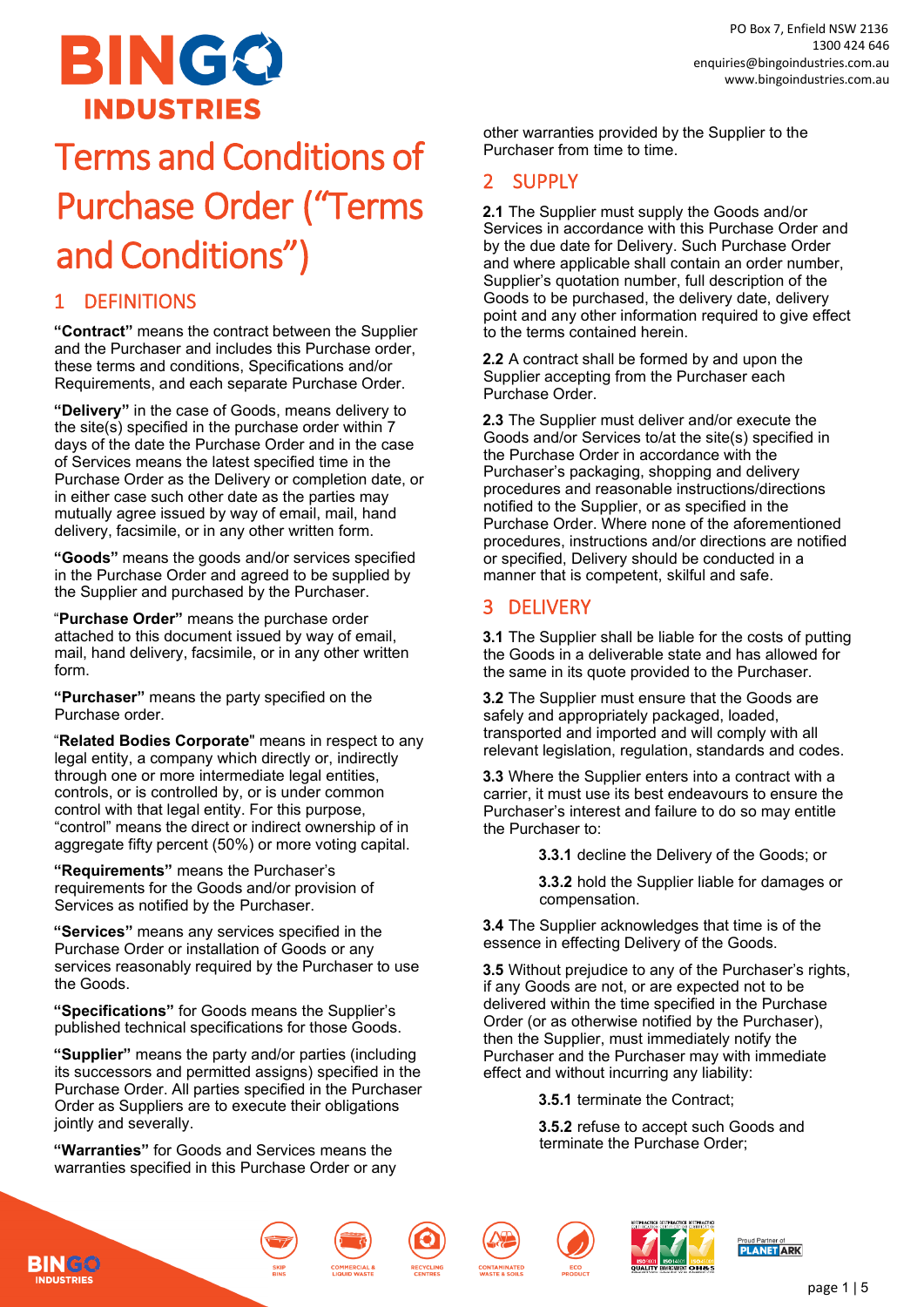

**3.5.3** require the Supplier to deliver the Goods by the fastest means, with any additional delivery charges being at the expense of the Supplier; or

**3.5.4** agree to extend the time for Delivery of the Goods.

**3.6** Where in the course of transit, the Goods have been damaged, lost, stolen or delivered late, the Supplier indemnifies the Purchaser for all loss, costs, expenses and damage of any nature arising directly or indirectly as a result of such occurrence. In the event of inconsistency with any other terms found in any other agreement with Supplier attempting to exclude the Supplier's liability, this clause shall prevail and survive.

### **DOCUMENTATION**

**4.1** On Delivery of the Goods, the Supplier must supply the Purchaser with, (in the English language):

> **4.1.1** all documentation required by law containing sufficient information in a form usable by the purchaser to enable it to operate make full use of andmaintain Goods, and

**4.1.2** any other documentation specified in the Purchase Order or usually supplied with the Goods by the Supplier and/or requested by the Purchaser including necessary certificates of conformance, certificates of analysis, test certificates, labels, markings and sheets.

### 5 PAYMENT

**5.1** The Supplier will after actual Delivery to the Purchaser, issue a valid itemised tax invoice for payment of the Goods inclusive of sales tax, duties and any other government imposts.

**5.2** The Supplier must not include and the Purchaser will not be liable for any additional costs not included in the Purchase Order, except to those items explicitly agreed to in writing. For avoidance of doubt, the additional costs which the Purchaser will not pay include packing, crating, freight, cartage, duties, other taxes or imposts or any other costs incurred by the Supplier.

**5.3** The Purchaser will pay any undisputed amounts to the Supplier valid tax invoice by cheque, credit card, direct debit or other form agreed between the parties at 30 days end of month including from date of receipt of the tax invoice, unless otherwise agreed by the parties in writing.

**5.4** The Supplier agrees that all prices as stated in the Purchase Order are not subject to any adjustment, whether by reason of any of the following risks and contingencies or otherwise:

**5.4.1** rise and fall, due to changes in labour rates and conditions or cost of materials;

**5.4.2** fluctuations, devaluations or any other adjustments to the value of any currency or raw materials or otherwise;

**5.4.3** import and customs duty or sales tax or goods and services tax, whether in relation to imported goods or materials for the Goods or otherwise; or

**5.4.4** payments to employees, including payment of relevant funds for superannuation, redundancy, severance, workers' compensation, long service leave or any othersimilar payments or contributions in respect of employees and workers.

**5.5** Any reduction in price resulting from a reduction in any customs duty, sales tax, VAT or other tax or duty from those in force at the date of the Purchase Order and which are included in the agreed price is to be immediately allowed to the Purchaser in full as a reduction of the price of the Goods to be supplied.

**5.6** All payments will occur after title in the Goods passes to the Purchaser.

**5.7** The Purchaser may cancel or modify a Purchaser Order without Supplier's prior consent. The Supplier shall alter the Purchase Order at no additional cost to the Purchaser.

**5.8** The Purchaser will not indemnify the Supplier for any costs, loss, damage and expense incurred by the Supplier in relation to the cancellation or alteration, including the cost of return freight, return shipping to place of origin, items purchased from third parties.

**5.9** The Purchaser may set-off any amounts owed by it to the Supplier under the Contract against amounts owed by the Supplier to the Purchaser on any account whatsoever, upon a notice from the Purchaser to the Supplier in relation thereof and the set-off shall become effective when the notice reaches the **Supplier** 

# 6 REJECTION OF GOODS

**6.1** If the Purchaser rejects Goods in accordance with these Terms and Conditions or terminates the Contract, the Supplier must:

> **6.1.1** immediately credit or refund to the Purchaser the total of all amounts paid bythe Purchaser for the affected Goods andaccept return of any of those Goods that have already been delivered to the Purchaser, and/or

> **6.1.2** before commencing any work on any of the Purchaser's sites, the Supplier must produce certificates of currency evidencing the above-mentioned insurances. The Purchase may request that it be included as





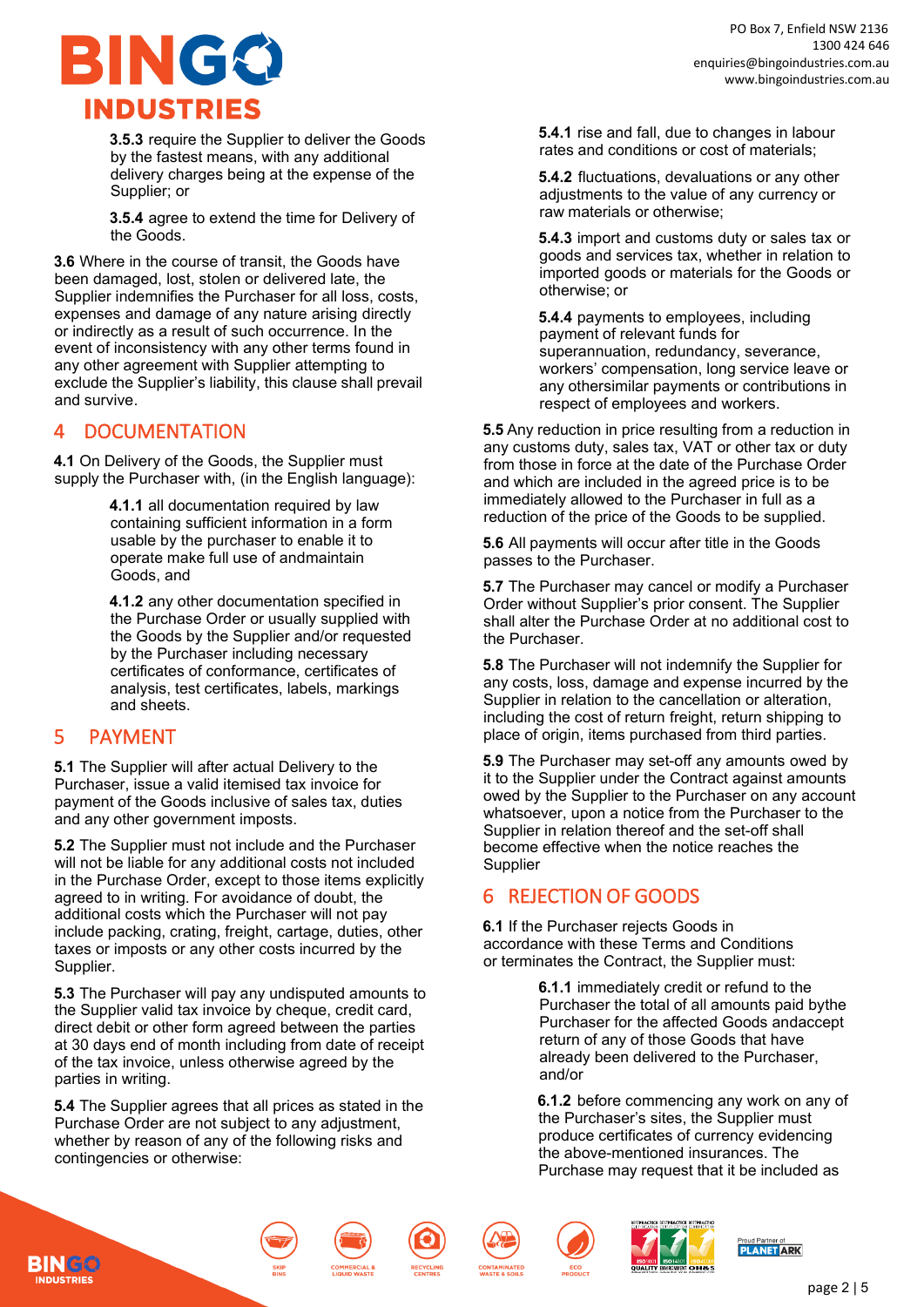

an 'interested party' in the Supplier's certificate of currency.

**6.1.3** immediately refund to the Purchaser that part of the Price prepaid (if any) for affected services.

**6.2** The Purchaser may reject any Goods that are wrongly supplied or oversupplied within a reasonable time and upon which the Supplier shall issue a credit for the returned Goods.

**6.3** The Purchaser is not liable to the Supplier for anyloss arising out of the refusal or failure of the Purchaser to notify the Supplier of its acceptance.

**6.4** The Purchaser has the right to reject the Goods or any part of them at any time for the Supplier's failure to comply with the Contract, including the failure of the Goods to meet the Purchaser's specifications. Upon any such rejection:

> **6.4.1** risk of damage and loss of the Goods shall be borne by the Supplier. The Purchasershall notify the Supplier of the rejection in writing and the Supplier shall (at the Supplier's expense) retake possession of the Goods rejected by the Purchaser;

> **6.4.2** the Purchaser is under no obligation to pay to the Supplier the price of the Goods rejected;

**6.4.3** if requested by the Purchaser,the Supplier shall immediately replace the rejected Goods with those that comply with the Contract; and

**6.4.4** the Supplier shall indemnify the Purchaser for any cost, loss, damage or liability (including without limitation loss of production or profit) suffered or incurred by the Purchaser and as a result of such rejection.

**6.5** The making of payment for the Goods or the signing of a delivery docket or other acknowledgment of Delivery does not prejudice the Purchaser's right ofrejection, and upon a written notice to the Supplier, the Purchaser may deduct the amount of any payment made for rejected Goods from any present or future sums payable to the Supplier.

# 7 TITLE AND RISK IN GOODS

**7.1** Title and risk in Goods passes to the Purchaser onDelivery to the Purchaser at the site(s) specified in thePurchase Order and where the Purchaser has inspected and examined the Goods and advised of its acceptance to the Supplier and conformance with the warranties contained herein. The rules contained the sales of goods legislation of any applicable state do not apply.

**7.2** In the event where title and risk in the Goods is passed to the Purchaser but the Purchaser does not have possession of the Goods, the risk of loss or damage remains with the Supplier until they are delivered and accepted by the Purchaser.

# 8 LIABILITY

**8.1** The Supplier fully indemnifies the Purchaser (including its officers, employees, Related Bodies Corporate and agents) with respect to all loss, costs, expenses and damage of any nature (including those incurred by the Purchaser as a result of a product recall) arising directly or indirectly from:

**8.1.1** the Supplier's negligent act or omission;

**8.1.2** a breach of the Contract by the Supplier,including the warranties contained in these Conditions; and

**8.1.3** any claims by third parties for compensation for personal injury or loss or damage to third party property as a result of any act or omission of the Supplier. This clause shall apply notwithstanding any clausein the Supplier's trading terms which might otherwise have the effect of excluding or limiting such liability

**8.2** When the Supplier has engaged any other third party to produce any of the Goods or Services, the Purchaser's prior written consent shall be obtained, and the Supplier shall remain liable for such third party's performance.

### 9 WARRANTIES

**9.1** In addition to consumer guarantees that may apply, the Supplier expressly represents and warrants to the Purchaser for a period of ("**Warranty Period**") that:

> **9.1.1** upon delivery of the Goods the Supplier has good title to the Goods, which are free of all liens, encumbrances, and other forms of security interests or third-party rights to the Goods;

**9.1.2** all Goods will:

**9.1.2.1** meet the functional, technical and performance criteria as represented by the Supplier and/or specified by the Purchaser;

**9.1.2.2** be free from defects, deficiencies and/or faults in design, materials, workmanship and installation;

**9.1.2.3** be safe, of good and merchantable quality, fit for use and fit for the purpose for which they are bought by the Purchaser;

**9.1.2.4** when supplied to the Purchaser, be new and not used by any person (unless agreed in writing







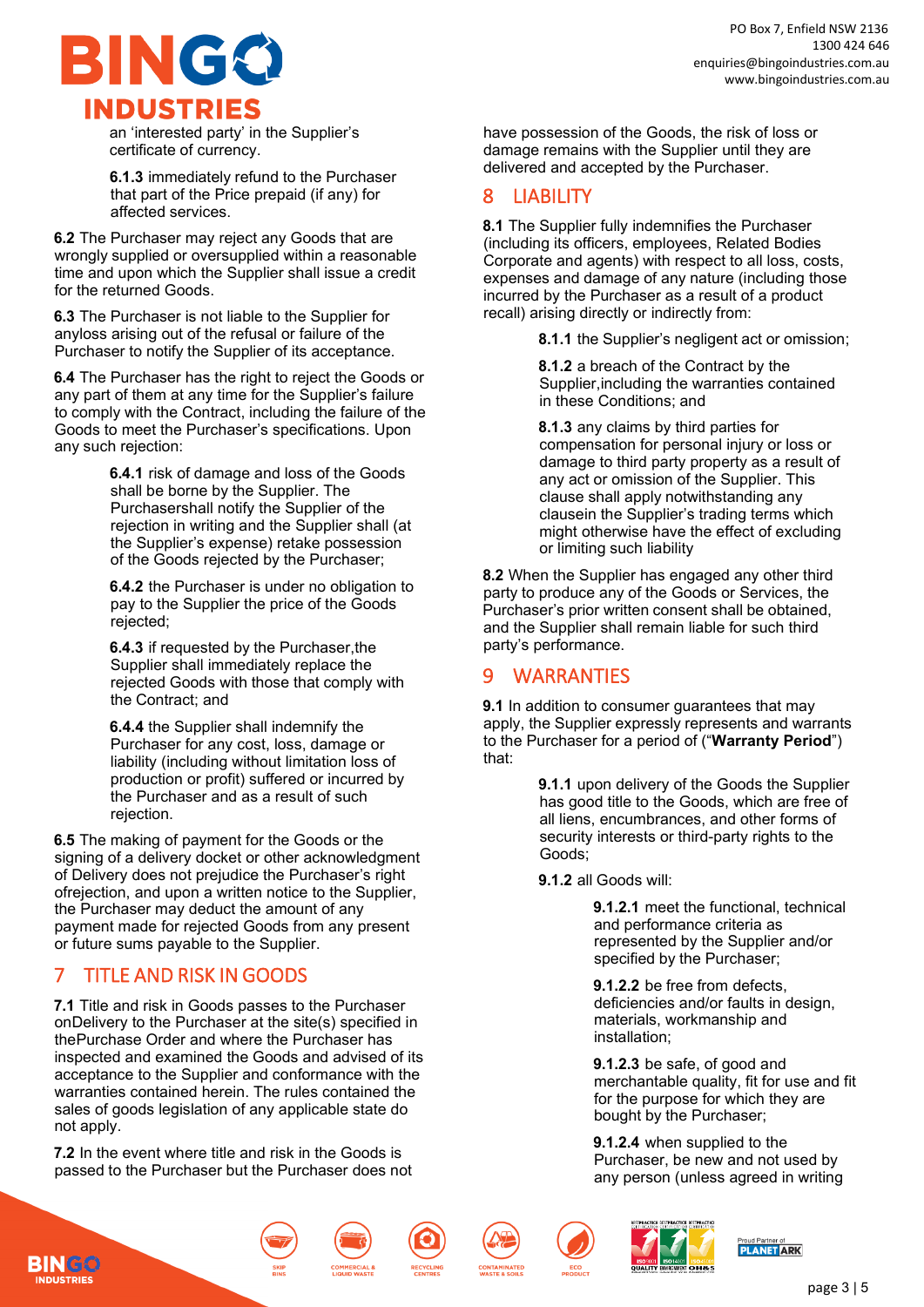

by the Purchaser) ; and

**9.1.2.5** correspond with the description found in this Purchase Order;

**9.1.2.6** where a sample has been provided to the Purchaser, then the Goods must correspond both with the description found in the Purchase Order and sample, notwithstanding where the Purchaser inspected and accepted the Goods.

**9.1.3** Documentation will be in English, complete and accurate, and suitable and sufficient for use by the Purchaser and its personnel to operation, to make full use of and to maintain the Goods or Services.

**9.1.4** All services will be supplied in a good, workmanlike and timely manner and be carried out by a competent, qualified and trained personnel and, without limitation, in accordance with the Requirements.

**9.1.5** In providing the Services, it will not be inbreach of any obligation owed to any person and that it holds all licenses and approvals necessary for or incidental to providing the Services.

**9.1.6** All Goods provided under the Contract must not infringe any intellectual property right under any Australian or applicable laws.

**9.2** If at any time during the Warranty Period for Goods the Supplier becomes aware of any failure of those Goods to comply with any of the warranties given under this clause the Supplier, it will notify the Purchaser, and will promptly correct that failure and remedy any defects, deficiencies and/or faults at the Supplier's cost.

**9.3** The Supplier warrants that the Goods will, whether used alone or in combination with any other software/ equipment, correctly identify, process and represent all date changes.

**9.4** The Supplier shall provide the Purchaser with twelve (12) months (or such other period as agreed in writing by the Purchaser) warranty covering design, workmanship, material and satisfactory mechanical and electrical functioning of the Goods from the day they are accepted by the Purchaser.

**9.5** Where the Goods are replaced or repaired any part of the Goods fails during the warranty period, a fresh warranty for the same period commences in relation to the repaired or replaced item from the date when the Supplier receives the repaired or replaced item. The Supplier is liable to and indemnifies the Purchaser against any costs of removal, packing, transportation and reinstallation in relation to repaired

or replaced Goods.

#### 10 TERMINATION

**10.1** Upon or at any time when the Supplier:

**10.1.1** assigns or subcontracts any part of its obligations under the Contract without the

Purchaser's prior written consent; or

**10.1.2** becomes insolvent, bankrupt, or sells all or majority of its assets; or

**10.1.3** fails or is unable to perform any of its obligations under the Contract;

**10.1.4** fails to cure a breach of the Contract within thirty (30) days after written notice of such breach is given by the Purchaser the Purchaser may terminate the Contract by notice in writing to the Supplier without being or becoming liable to make any, or any further, payment to the Supplier. Such termination shall have immediate effect after the expiry of seven (7) days from the date the notice was given by the Purchaser of its intention to terminate.

**10.2** Either party may terminate the Contract if any event of force majeure event happens and extends for over thirty (30) days.

**10.3** The Purchaser may terminate the Contract at any time for convenience and without cause by providing the 14 days' notice to the Supplier of its intention to terminate.

#### 11 INSURANCE

**11.1** Supplier must effect and maintain for the duration of the Contract statutory workers compensation and public liability, professional indemnity, product liability and any other insurance required by the Purchaser for an amount not less than AUD\$20 million per occurrence (unless otherwise agreed in writing by Purchaser) for to cover any and all costs and expenses of whatsoever kind or nature which the Purchaser may suffer or incur as a result of or in connection with any claim, demand, action or proceeding brought by any party including any officer, agent, employee or sub-contractor of the Supplier.

### 12 INTELLECTUAL PROPERTY RIGHTS

**12.1** The Purchaser will own all material created by the Supplier in performing the Goods and Services. The Supplier:

> **12.1.1** assigns to the Purchaser all future intellectual property rights in all such material (whether the material is created alone or jointly with the Supplier) ;

**12.1.2** acknowledges that no additional documentation is necessary to complete the assignment and by virtue of this clause all